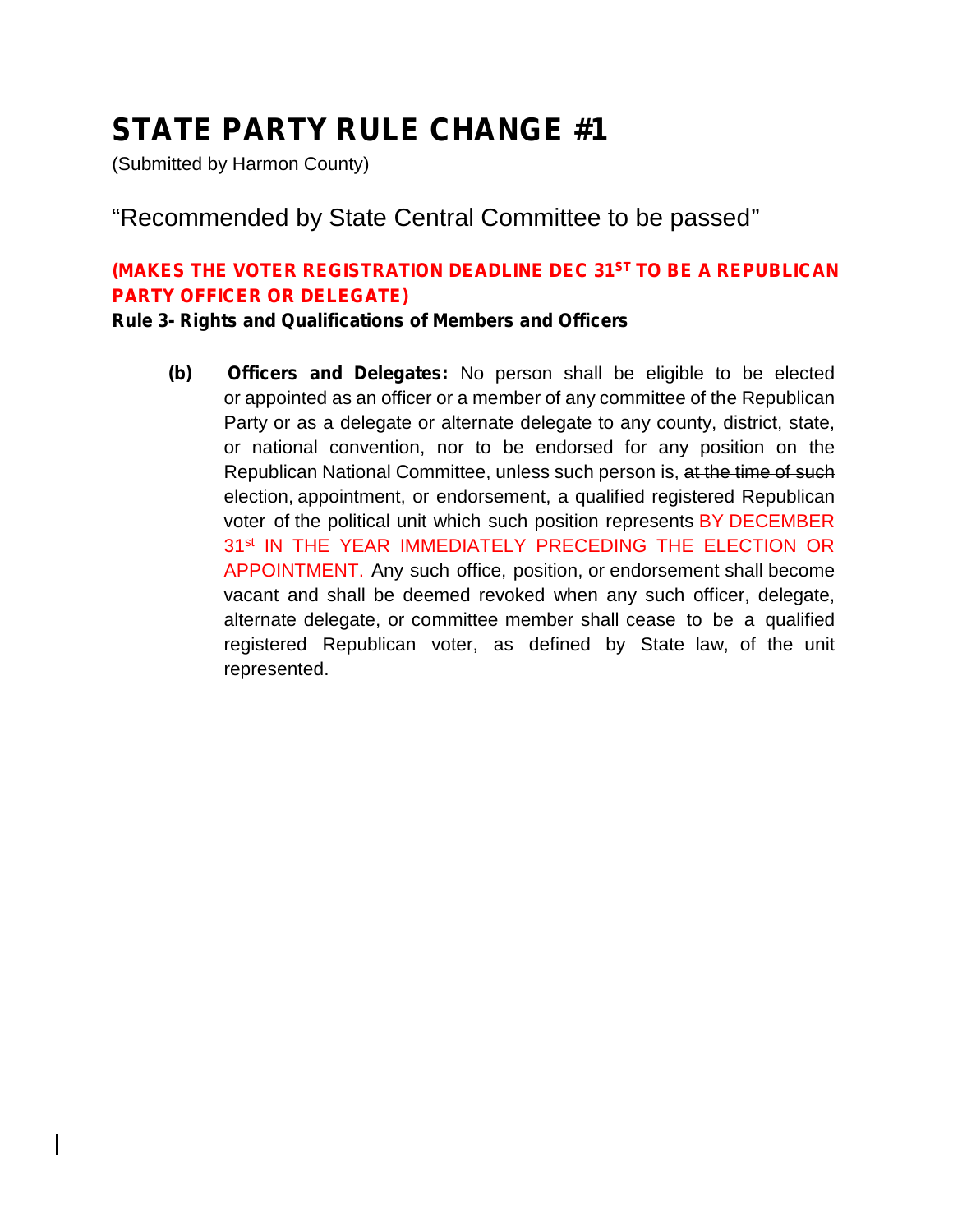(Submitted by Harmon County) "Recommended by State Central Committee to be passed"

**ADDS LANGUAGE TO BIND RNC DELEGATES IN SAME WAY AS AT LARGE DELEGATES AND RAISES THE FLOOR TO 20% FOR CANDIDATES TO GET ANY DELEGATES. THIS BRINGS US IN ALIGNMENT WITH MORE SUPER TUESDAY STATES Rule 18 - Nomination and Election of Delegates to National Convention and Presidential Electors:**

**h. Award of Delegate Votes:** *The following method shall be followed by the Oklahoma Republican Party to award delegates votes at the Republican National Convention, based on the canvassed results of the Presidential Preference Primary reported to the Chairman of the ORP by the Secretary of the State Election Board. The method to award delegates that is set out by statute in the State of Oklahoma (presently codified at 26 O.S. 2001 §20-104B&C) shall be superseded and/or supplanted by this rule.*

All delegates from the State at Large AND THE 3 RNC DELEGATES DEFINED AS STATE CHAIRMAN, NATIONAL COMMITTEEMAN AND NATIONAL COMMITTEEWOMAN shall be awarded to a presidential candidate who receives a majority (more than 50%) of the votes in the Republican presidential preference primary election in the state. If no presidential candidate receives a majority of the votes in the state, then the award shall be as follows: based on the relationship that the number of votes received by each presidential candidate bears to the total number of votes cast in the Republican presidential primary election in the entire State; provided that a presidential candidate must receive at least 15 20 percent of the total vote cast in the State in the Republican presidential preference primary election in order to be entitled to any of the State at Large delegates. The Chairman of the Oklahoma Republican Party shall apportion pro rata the number of delegates from the State at large each of the presidential candidates is entitled to receive rounded to the nearest whole number.

2. All delegates from each congressional district shall be awarded to a presidential candidate who receives a majority (more than 50%) of the votes in the Republican presidential preference primary election in that district. If no presidential candidate receives a majority of the votes in a congressional district, then the award shall be as follows:

a. If three or more presidential candidates receive 15 20 percent or more of such total vote in the district, the top three finishers in the District shall each be awarded one delegate from that district.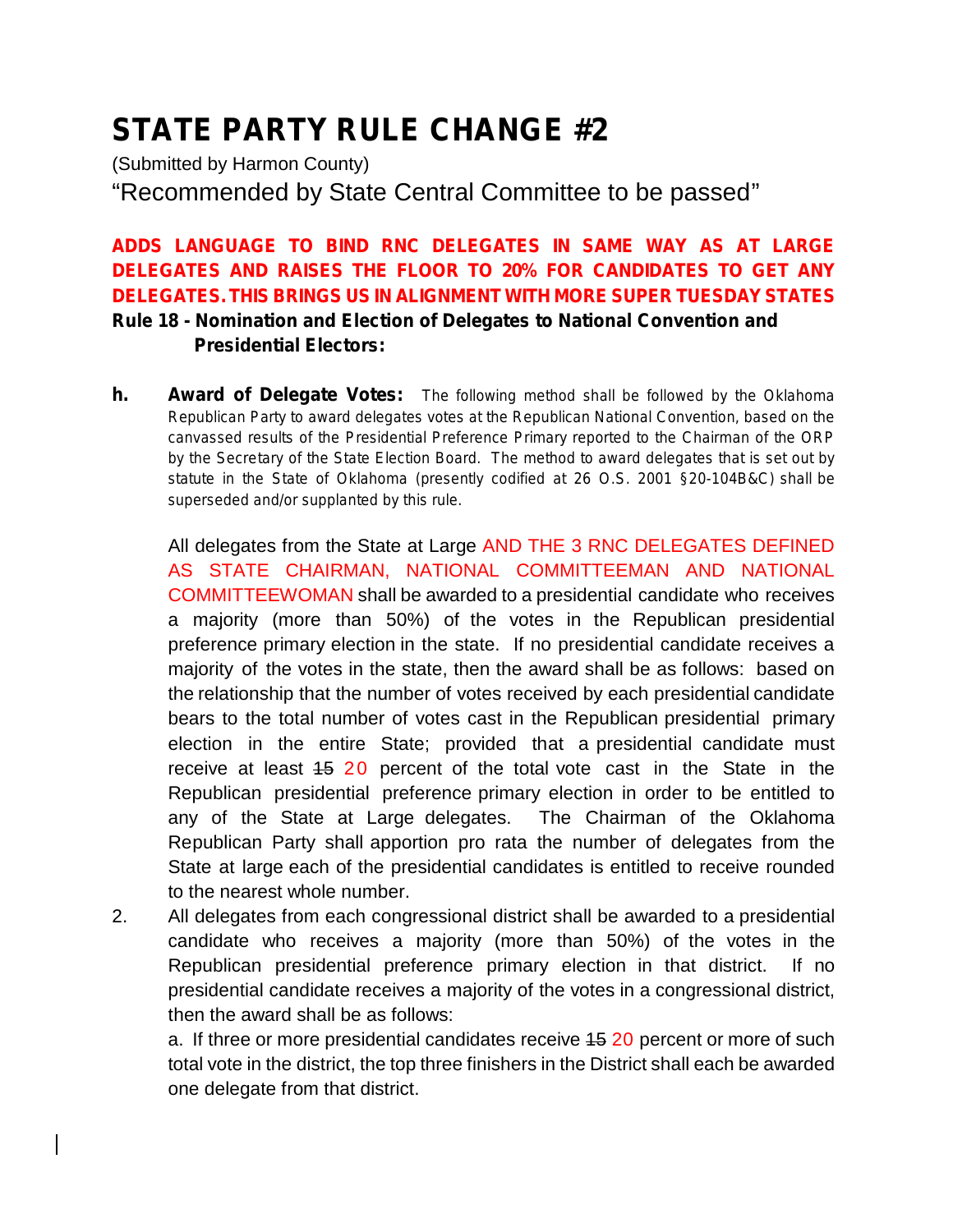b. If only two presidential candidates receive 45 20 percent or more of such total vote in the district, the presidential candidate who receives the most votes in that congressional district shall receive two (2) delegates and the presidential candidate who receives the second most votes in that congressional district shall receive one (1) delegate; and,

c. If only one presidential candidate receives 15 20 percent or more of such total vote in the district, such presidential candidate shall be awarded all of the delegates from that district.

A presidential candidate must receive at least 15 20 percent of the total vote cast in the district in the Republican presidential primary election in order to be entitled to any of the three delegates from that district.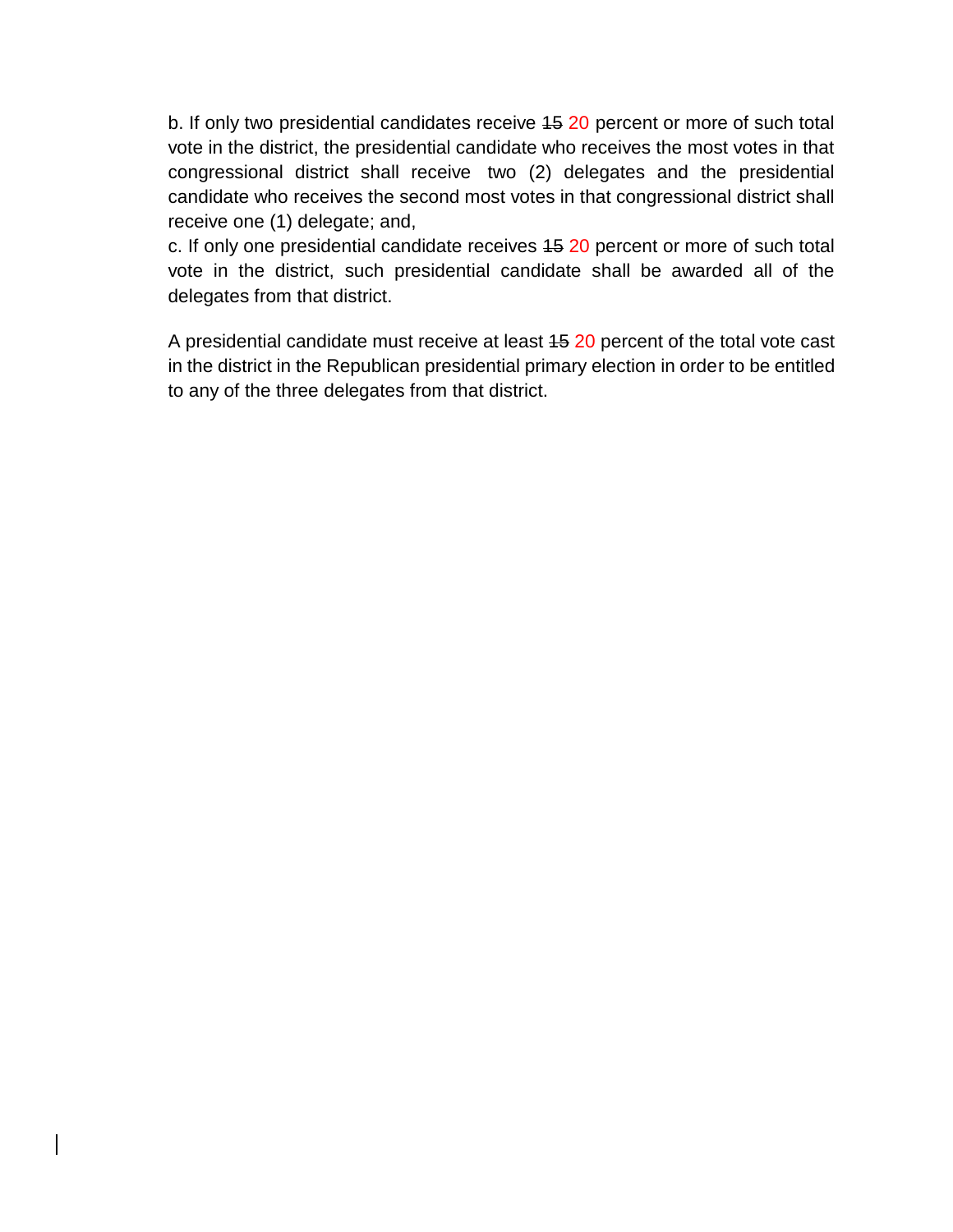(Submitted by Harmon County) "Recommended by State Central Committee to be passed"

### **ADD THE DUTY TO THE BUDGET COMMITTEE TO ENTER INTO LONG TERM CONTRACTS AND TO HIRE AN EXECUTIVE DIRECTOR.**

#### **Rule 14- State Budget Committee**

**(b) Authority and Duties:** *It shall be the responsibility of the State Budget Committee, and it shall have the power and authority, to prepare budgets designating the amount, classification and priority of expenditures to be made from funds of the Republican State Committee, giving due consideration to the estimated availability of funds. By appropriate actions and resolutions it shall prescribe rules and regulation governing the fiscal affairs of the Republican Party organizations, including the procedure required for recommendations to the State Committee of amounts to be included in budgets and the incurring of obligations under such budgets. Said committee shall not authorize, directly or indirectly, any budget for, or expenditures of, funds for any candidate or candidates for any Primary election campaign, or the expenses thereof, whether such expenses incurred before, during, or after such Primary election.*

*It shall be the duty of said committee to evaluate the procedures and records of the State Treasurer and the State Finance Committee, and to make a report of such evaluation to the State Chairman, and State Committee annually, or more often as deemed necessary by the Budget Committee, or when requested by the State Chairman, or State Committee.*

IT SHALL BE THE DUTY OF SAID COMMITTEE, IF THE COMMITTEE SO CHOOSES, TO ENTER INTO LONG TERM CONTRACTS WITH VENDORS THAT EXCEED THE TERM OF THE STATE CHAIRMAN.

IT SHALL BE THE DUTY OF SAID COMMITTEE TO HIRE AN EXECUTIVE DIRECTOR TO SERVE UNDER THE DIRECTION OF THE STATE CHAIRMAN. THE STATE CHAIRMAN MAY RECOMMEND A CANDIDATE FOR EXECUTIVE DIRECTOR TO THE COMMITTEE. THE EXECUTIVE DIRECTOR MAY BE FULL-TIME OR PART-TIME AS DETERMINED BY THE BUDGET COMMITTEE AND SHALL BE A PERSON OF HIGHEST CHARACTER AND PROFESSIONAL POLITICAL COMPETENCE TO EXECUTE ON A DAY-BY-DAY BASIS THE MISSION OF THE STATE CHAIRMAN, STATE COMMITTEE AND STATE EXECUTIVE COMMITTEE.

THE EXECUTIVE DIRECTOR SHALL NOT RECEIVE COMPENSATION FROM ANY CANDIDATE, CANDIDATE COMMITTEE, BALLOT COMMITTEE, DIRECTLY OR INDIRECTLY, FOR THE ELECTION OR DEFEAT OF ANY CANDIDATE OR BALLOT INITIATIVE.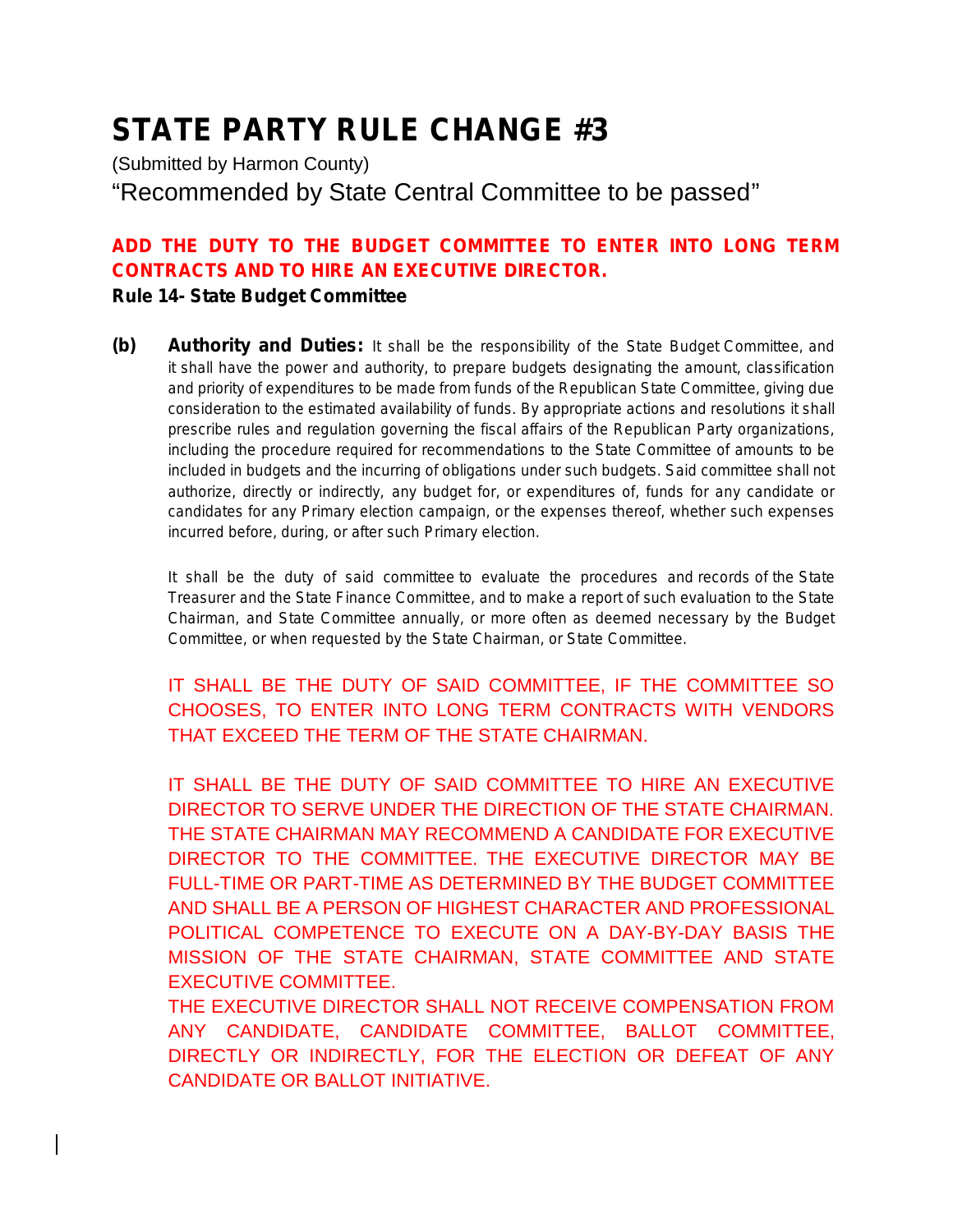(Submitted by Noble County)

#### **ADDS SECTION TO EXECUTIVE COMMITTEE REGARDING HIRING OF EXECUTIVE DIRECTOR**

### Rule 11

(d) Executive Director: The State Executive Committee may contract with or hire/fire, as full-time or part-time Executive Director, a person of highest character and professional political competence to execute on a day-by-day basis the mission of the State Committee, State Chairman, and State Executive Committee. The executive director shall not receive compensation from any candidate, candidate committee, ballot committee, directly or indirectly, for the election or defeat of any candidate or ballot initiative.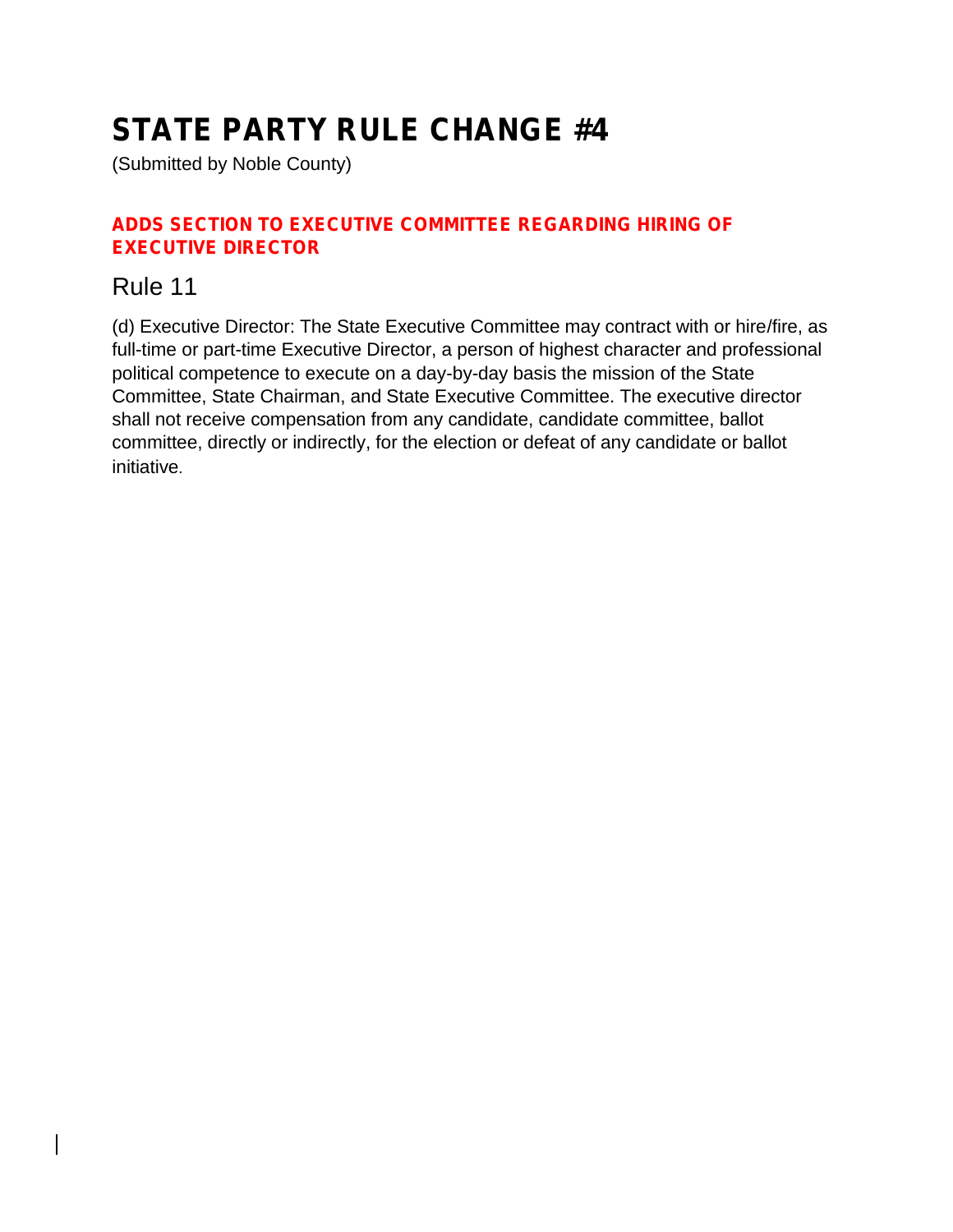(Submitted by Oklahoma County)

**CHANGES THE STATE EXECUTIVE COMMITTEE & BUDGET COMMITTEE**

#### **Rule 11- State Executive Committee**

(a) Composition and Appointment: There shall be a State Executive Committee composed of:

- the State Chairman:
- the State Vice Chairman;

• the elected Congressional District Chairman and Congressional District Vice Chairman from each Congressional District of the state;the Republican Governor, if there be one;

- the Republican Lieutenant Governor, if there be one;
- the President of the Oklahoma Federation of Republican Women;
- the Chairman of the Oklahoma Federation of Young Republicans;
- the Chairman of the Oklahoma Federation of Teen-AgeCollege Republicans;

• the County Chairman of each county which maintains (and has maintained, for the year immediately previous) a County Republican Headquarters facility (For purposes of these rules, a County headquarters shall be a facility staffed and open to the public a minimum of 20 hours per week, 24 weeks annually in election years, 20 weeks annually in non-election years. It shall not be a shared residence or business office.

• from the state at large, ten members. Each Republican member of the United States Senate and the United States House of Representatives may appoint one member. The Any remaining at-large members shall be appointed jointly by the State Chairman and Vice Chairman if they can agree; however, in case they cannot agree, each may appoint five (5) members an equal number, subject to the approval of the State Committee.

• The Republican National Committeeman and Committeewoman of Oklahoma; and

• the highest ranking Republican Representative of the House and the highest ranking Republican Senator of the Senate shall also be members of said committee by virtue of their office, with the same powers and privileges as the other members.; and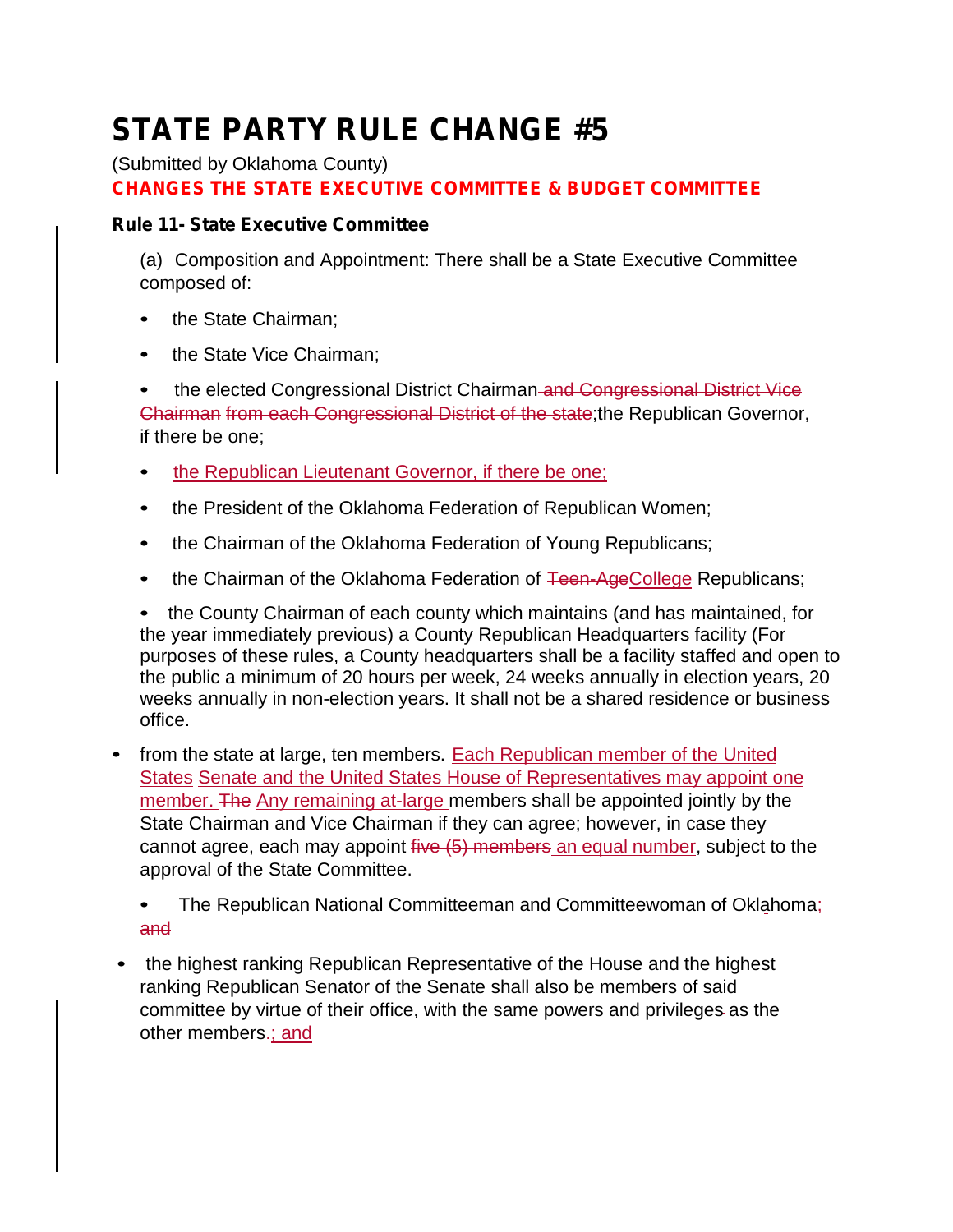• the chairman of the State House Republican Caucus and of the State Senate Republican Caucus shall also be members of said committee by virtue of their office, with the same powers and privileges as the other members.

(b) Duties: The State Executive Committee shall at all times act in an advisory capacity to the State Chairman be the principle governing committee of the State Party, and shall confer with said-the chairman and to offer such plans and suggestions as will serve and advance the best interests of the Party not inconsistent with these rules. Said committee shall fix the time and place of any State Convention as more fully prescribed in Rule 16. It shall also be the duty of the State Executive Committee to report its recommendations to the State Committee for organization in preparation for any State Convention.

(c) Meetings: The State Executive Committee shall meet at any time upon the joint call of the State Chairman and Vice Chairman pursuant to ten (10) days written or electronic notice sent to all members of said committee stating such purpose or if either of said officers is not available, or if either of said offices is vacant, the other may call such meeting. If said officers cannot agree as to such call, either may call a meeting. If both issue such a call, the first issued shall be the legal call. If both of said offices are vacant or both officers shall fail or refuse to issue such a call, then the National Committeeman and National Committeewoman may issue such call. If said officers cannot agree as to such a call, either may call such meeting. If both should issue such a call, the first issued shall be the legal call. If both of said offices are vacant or both officers fail or refuse to issue such a call, then one- fourth of the entire existing members of the State Executive Committee shall be authorized to issue a call for such meeting, duly assigned by said members, provided, however, such call made by such members must state the purpose of the meeting and no other business shall be transacted at such meeting. The State Chairman and, in the chairman's absence, the Vice Chairman, and in the absence of both, any person who is a registered Republican selected by those in attendance, shall preside at the meeting. The State Secretary shall, by virtue of the office, also be Secretary of the State Executive Committee.

(d) Executive Director: The State Executive Committee may contract with or hire, as full-time or part-time Executive Director, a person of highest character and professional political competence to execute on a day-by-day basis the mission of the State Committee and State Executive Committee. The executive director shall not receive compensation from any candidate, candidate committee, ballot committee, directly or indirectly, for the election or defeat of any candidate or ballot initiative.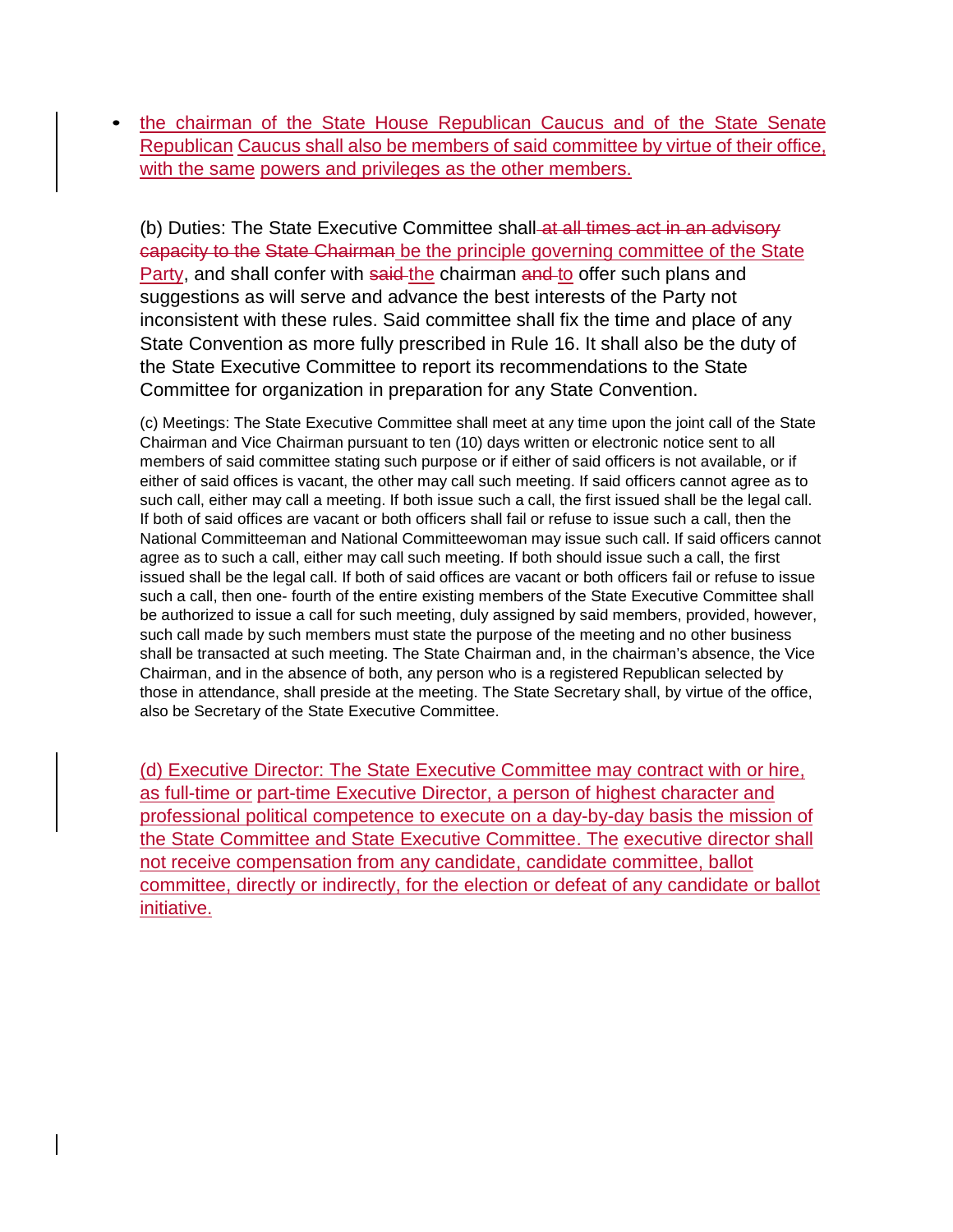### **Rule 14- State Budget Committee**

(a) Composition, Term and Vacancies: There shall be a State Budget Committee of the State Committee composed of the State Chairman, the State Vice Chairman, the Oklahoma National Committeeman and Committeewoman, the Treasurer of the State Committee, and the Chairman of the State Finance Committee, together with nine members, at least one of whom shall be nominated by the members of the Congressional District Committee of each Congressional District, to be elected by the Congressional District Committee as soon as possible (not to exceed sixty (60) days) after the regular biennial State Convention, whose term of office shall begin upon their election and continue until the adjournment of the next regular biennial State Convention and their successors are elected and qualified. A vacancy in any position of such elected members shall be filled for the unexpired term by election by the Congressional District Committee at any regular or special meeting thereof. Any remaining members after those nominated by the members of the Congressional District Committees of

each Congressional District shall be jointly filled by the State Chairman and Vice Chairman. If they cannot agree on such appointment, then they shall be evenly appointed between the State Chairman and Vice Chairman, in the event that there is an odd number remaining, the State Chairman shall make the extra appointment.

(b) Authority and Duties: The State Budget Committee shall be a standing subcommittee of the State Executive Committee for the purpose of preparing budgets designating the amount, classification, and priority of expenditures to be made from funds of the Republican State Committee approval by the State Executive Committee and the State Committee. It shall be the responsibility of the State Budget Committee, and it shall have the power and authority, to prepare budgets designating the amount, classification and priority of expenditures to be made from funds of the Republican State Committee, giving due consideration to the estimated availability of funds. By appropriate actions and resolutions it shall prescribe rules and regulation governing the fiscal affairs of the Republican Party organizations, including the procedure required for recommendations to the State Committee of amounts to be included in budgets and the incurring of obligations under such budgets. Said committee shall not authorize, directly or indirectly, any budget for, or expenditures of, funds for any candidate or candidates for any Primary election campaign, or the expenses thereof, whether such expenses incurred before, during, or after such Primary election. It shall be the duty of said committee to evaluate the procedures and records of the State Treasurer and the State Finance Committee, and to make a report of such evaluation to the State Chairman, the State Executive Committee, and State Committee annually, or more often as deemed necessary by the Budget Committee, or when requested by the State Chairman, the State Executive Committee, or State Committee.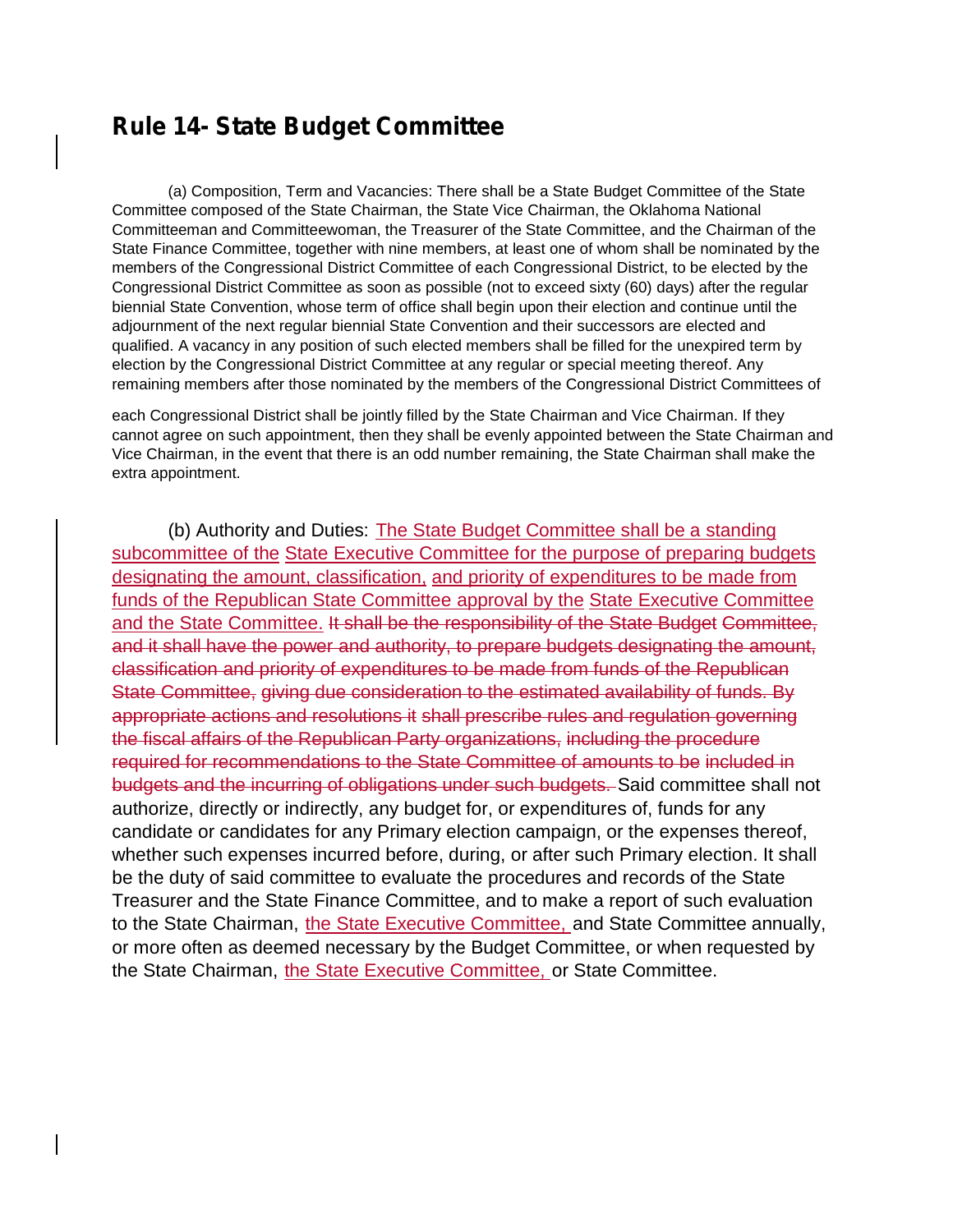(Submitted by Tulsa County)

### **ADD SECTION (i) to RULE 16**

**Platform be voted on as the first order of business of the convention.**

### **Rule 16 –**

 $\overline{\phantom{a}}$ 

(i) It shall be required at State Party Conventions that the Party Platform be voted on as the first order of business of the convention.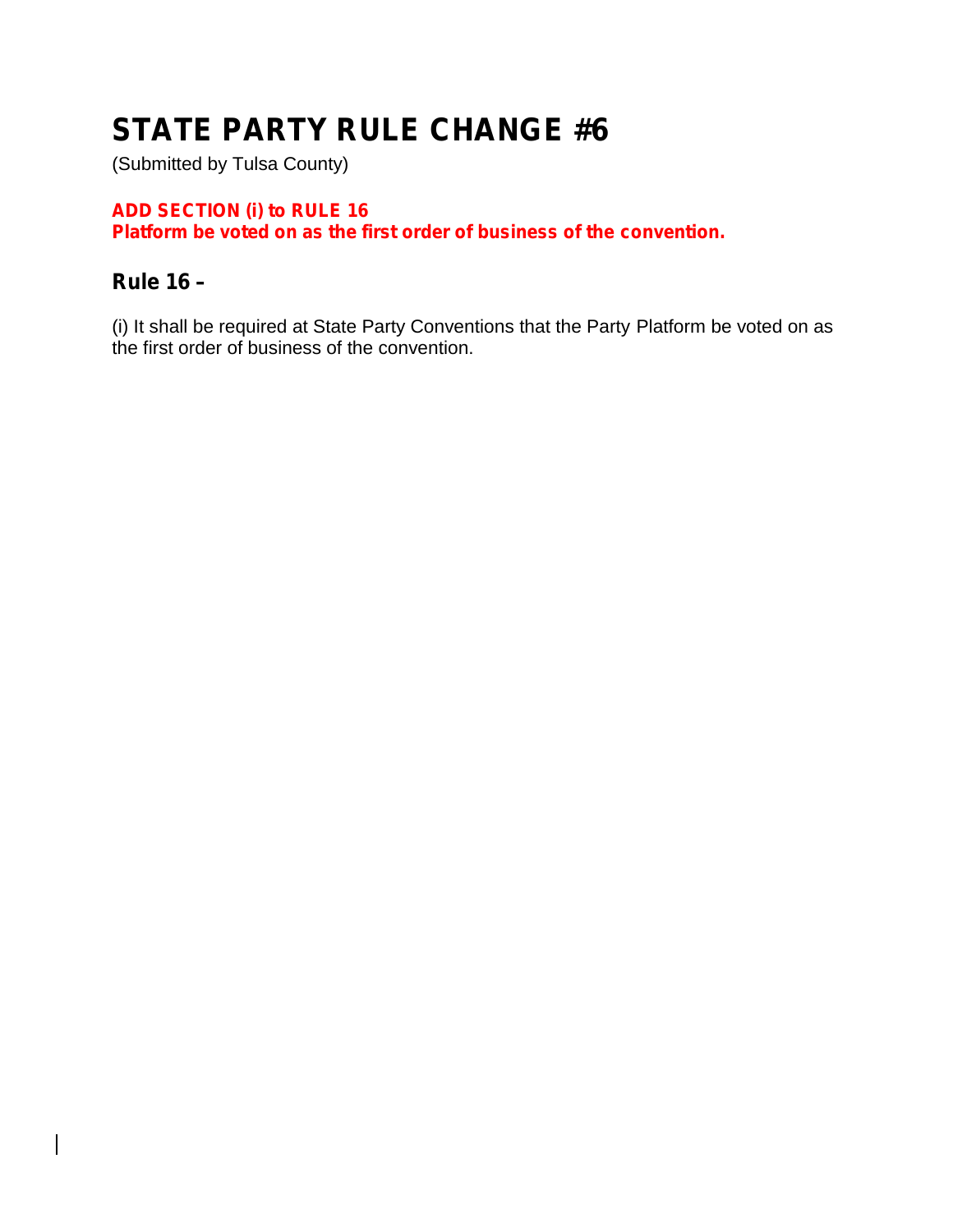(Submitted by Oklahoma County)

#### **ADD SECTION (i) to RULE 16**

**No amendment that has failed to pass the last 2 convention may be voted on**

**(i) Platform Changes and Resolutions:** No amendment to the State Republican Party Platform or Resolution shall be offered on the Convention Floor or considered by the delegates of the State Convention if such amendment or resolution shall have been defeated by a vote of delegates present at any two (2) previous State Conventions immediately preceding said State Convention.

Nothing in this rule shall prohibit the inclusion of previously defeated amendments or resolutions in the Report of the Platform Committee created in Rule 17(c) of these rules.

This rule may only be suspended by a two-thirds (2/3) vote of the delegates as listed on the Credentials Report adopted at said State Convention. Such a suspension vote shall be a roll call vote and the weighting system (if any) approved by the State Convention for use shall apply.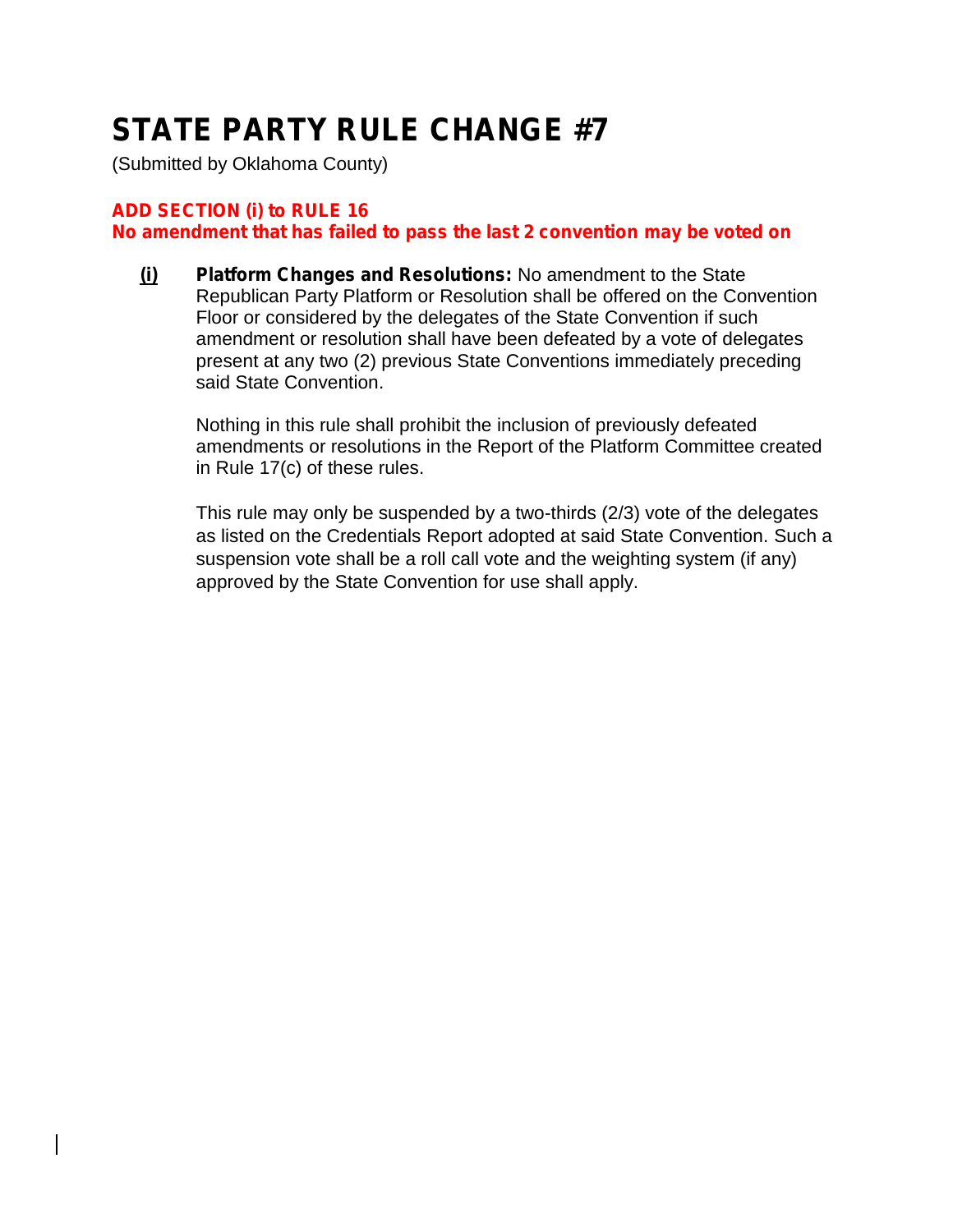(Submitted by Tulsa County)

### **ADD SECTION (j) TO RULE 16: No quorum call allowed at convention**

(j) Once convened, a Republican Convention will operate until its business is finished. All remaining present at any vote shall be considered a sufficient quorum.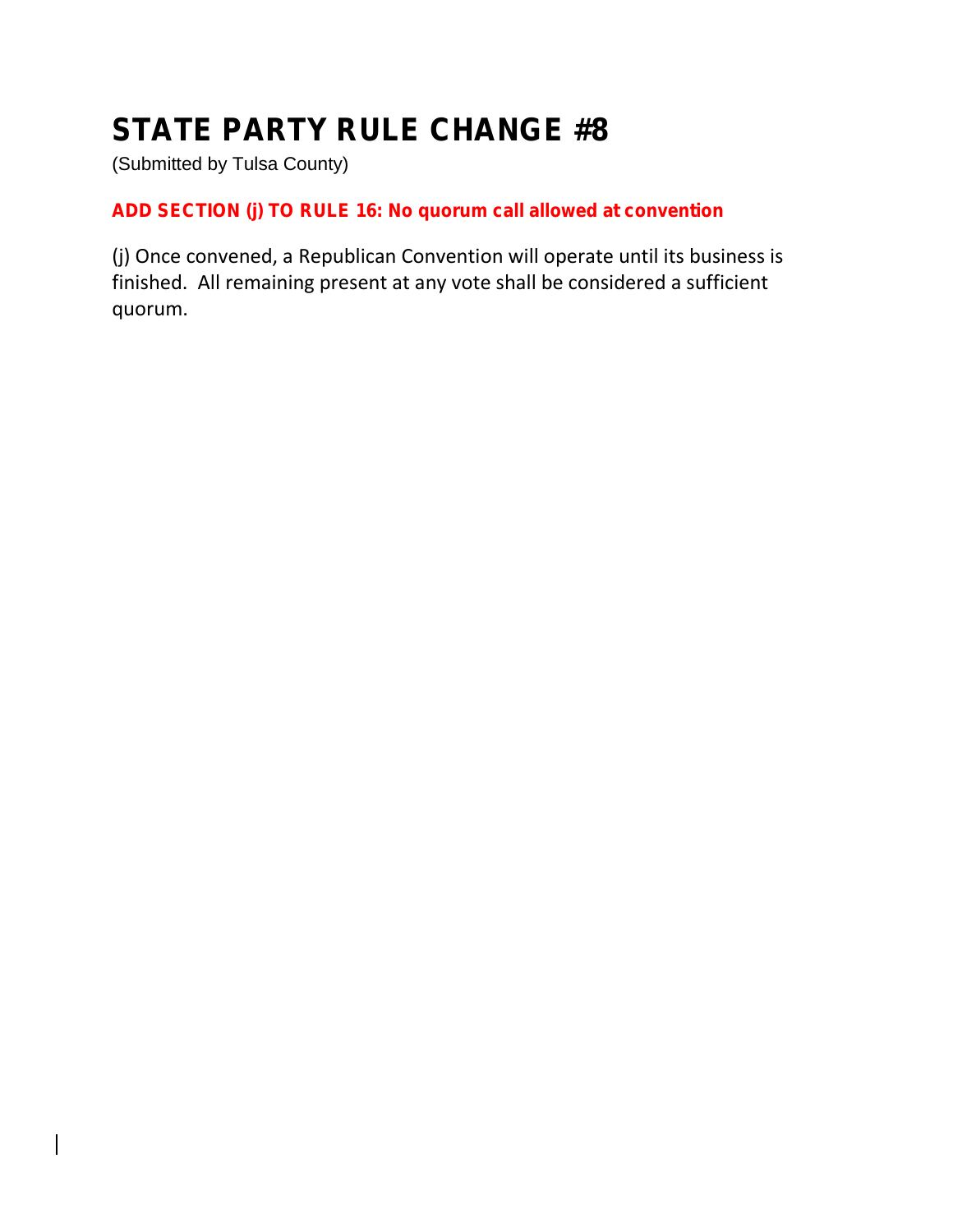(Submitted by Tulsa County)

#### **CREATES NEW RULE 21 TO NOT ALLOW INDEPENDENTS TO VOTE IN REPUBLICAN ELECTIONS**

#### *Explanation:*

*The Democrat party now allows registered Independents to vote in their primary and runoff elections. This would not be good for the Republican Party.*

*Therefore, we move the Rules of the Oklahoma Republican Party be amended as follows:*

#### **Proposed New Rule 21**

No registered Republican in Oklahoma and no committee in the Oklahoma Republican Party shall have the authority to allow registered Independents in Oklahoma to vote in partisan primary government elections in Oklahoma, partisan runoff government elections in Oklahoma, or any party elections in the Oklahoma Republican Party.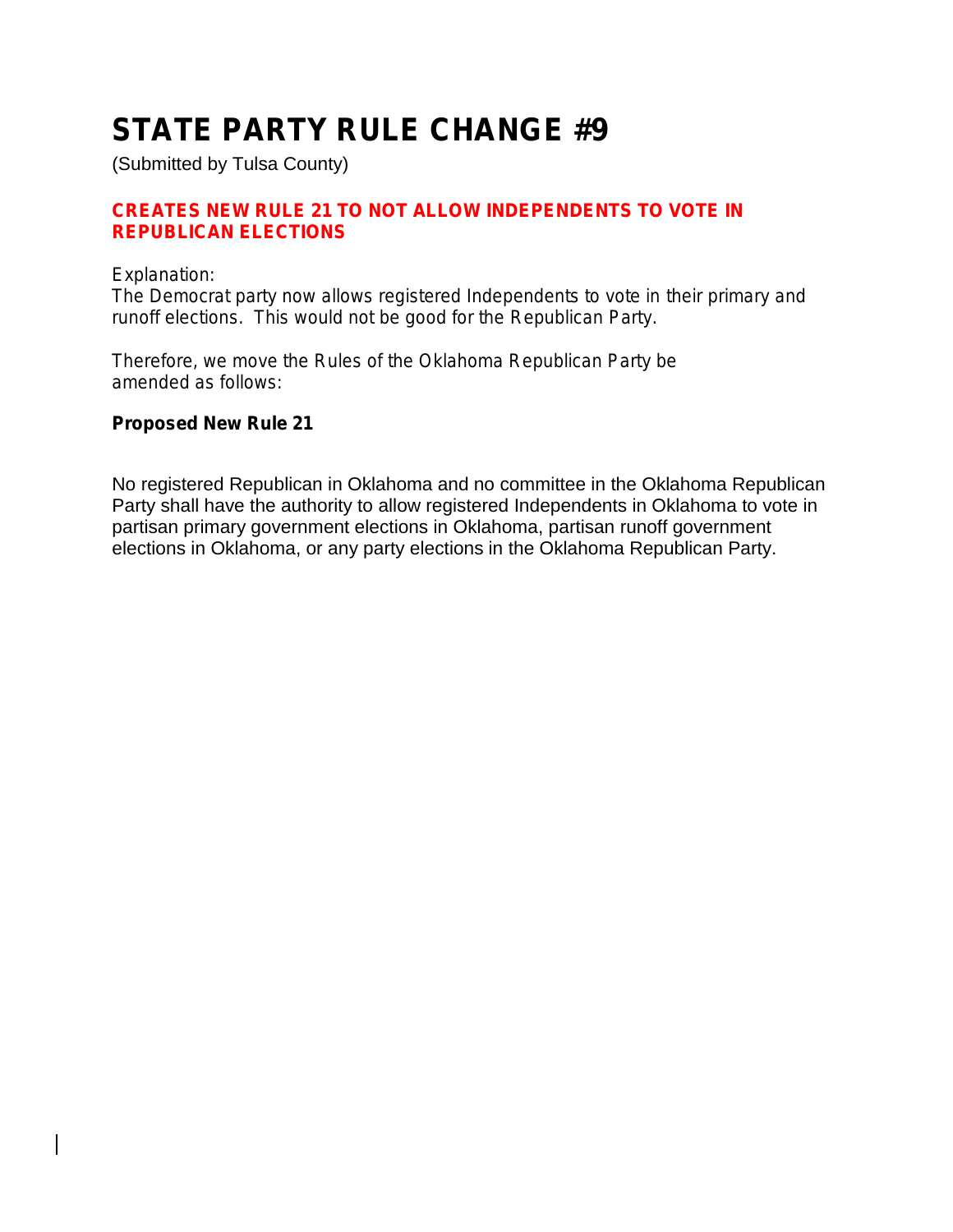(Submitted by Cimarron County)

#### **ADD SECTION (i) TO RULE 19**

#### **CANDIDATES MUST MARK UP COPY OF PLATFORM (identical to #11 & 12)**

*The purpose of this Motion is to amend the Rules of the Oklahoma Republican Party by adding a new Section (i) under Rule 19., General Rules Applicable to Various Officers and Committees, which would require candidates to disclose whether their positions on issues agree with those of our Republican Platform.*

### **Rule 19**

**(i) Disclosure of Agreement of Candidates with our Platform: For a Republican candidate for elective office to receive the endorsement and support of the Oklahoma Republican Party, he must read and mark up a copy of the current Oklahoma Republican Platform, indicating his agreement or disagreement with each plank with explanation as necessary, and make it available for review at the State Party office.**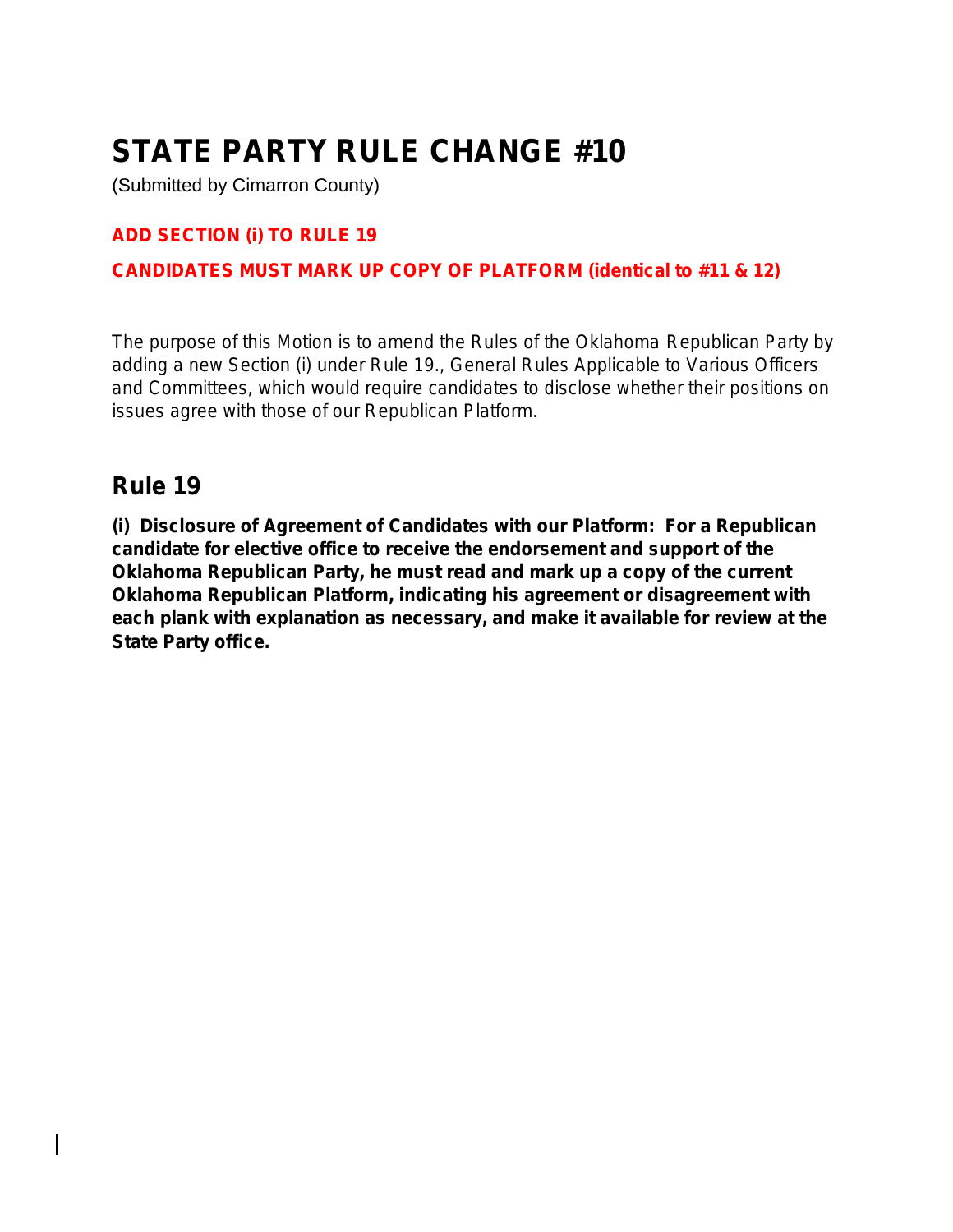(Submitted by Choctaw County)

#### **ADD SECTION (i) TO RULE 19**

#### **CANDIDATES MUST MARK UP COPY OF PLATFORM (identical to #10 & 12)**

*1.* WHEREAS: *Republican Party activists are asked by candidates for their support, time, work, money, and vote, and they deserve to know sooner rather than later whether those candidates agree with the official positions of the Party as expressed by our Platform, and*

2. WHEREAS: *This motion does not propose a "litmus test" for candidates. They need not agree with every plank in our Platform in order to receive the endorsement and support of our Party. However, they must disclose where they stand on the issues*.

### **Rule 19.**

**(i) Disclosure of Agreement of Candidates with Our Platform: For a Republican candidate for elective office to receive the endorsement and support of the Oklahoma Republican Party, he must read and mark up a copy of the current Oklahoma Republican Platform, indicating his agreement or disagreement with each plank with explanation as necessary, and make it available for review at the state Party office.**